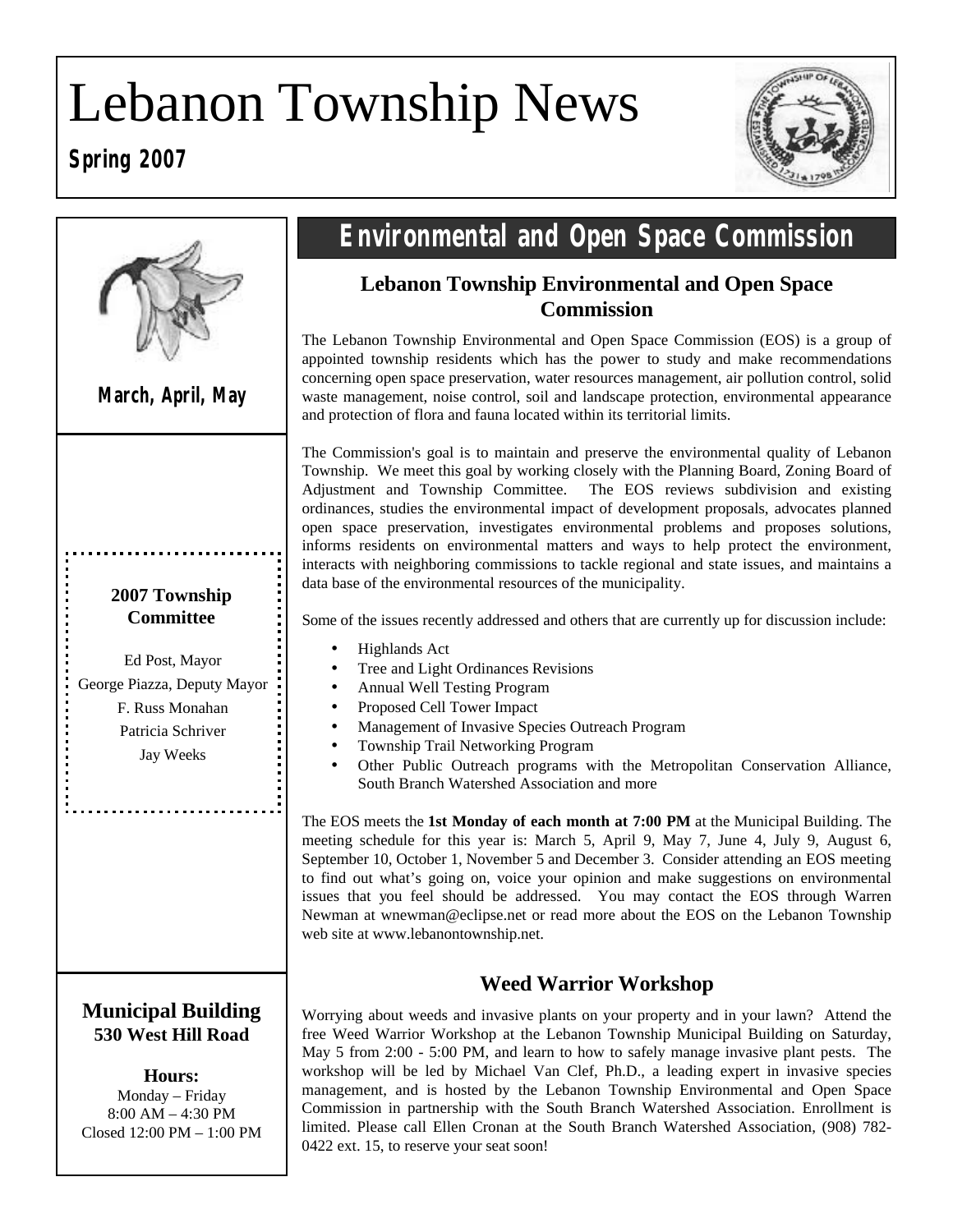# **EOS (continued from Page 1)**

# **Community Well-Testing Day**

The Hunterdon County Health Department recommends that residents test their well-water annually. For the convenience of our residents, the Lebanon Township Environmental and Open Space Commission will once again be sponsoring a Community Well-Testing Day through our partnership with the South Branch Watershed Association (SBWA).

Water sampling kits will be on sale on **Saturday, May 19** in the Municipal Building parking lot, from 8:00 AM to 12:00 PM sharp. You may drop off your water kit at the municipal building on **Monday, May 21** from 7:00 AM to 10:00 sharp; a member of the Lebanon Township Environmental Commission will be available to transport your completed kits down to the lab pick-up point at the SBWA. The water testing is performed by **Garden State Laboratories**, a New Jersey certified laboratory. All test results are reported directly and confidentially to the resident.

Basic kits are \$50 and include a fecal coliform and nitrate test. Additional test are available for the following additional fees: Lead \$25.00, Iron \$15.00, Manganese \$15.00, Arsenic \$35.00, Volatile Organics \$90.00, Pesticides \$130.00.

Checks are to be made out to the South Branch Watershed Association. Cash is acceptable, but please bring exact change – we will not be carrying extra cash. For more information on Well Test Day, call the SBWA at (908) 782- 0422.



For the last 28 years, Hayth's Preschool has been providing exceptional child-centered programs that are structured around the individual needs of each child. It is a place where wonderful memories are made.

#### **Programs Offered**

| $9:00 AM - 11:30 AM$                    | ** All programs are                          |
|-----------------------------------------|----------------------------------------------|
| $9:00 AM - 12:15 PM$                    | a hands on approach                          |
| $7:00 AM - 5:45 PM$ (full day)          | for every child. This<br>allows each child a |
| $7:00 AM - 12:15 PM$ (half day)         | multi-sensory<br>approach to grow            |
| $9:00 AM - 3:00 PM$                     | and develop life-long                        |
| $11:45$ AM $- 3:00$ PM $+$ Kindergarten | skills.**                                    |

#### **Before and after school Programs:**

Before and after school busing available for Lebanon Township School students in grades Kindergarten and up. Busing is available for AM and PM Kindergarten students.

Open enrollment! Call today to schedule a visit! We look forward to meeting you!





**DEPENDABLE SERVICE SINCE 1936** 

PERSONAL & COMMERCIAL INSURANCE FOR ALL YOUR NEEDS

908-638-8558 or toll free 800-476-7466

www.groendyke.net E-mail airgro@att.net

295 Route 513, Califon, NJ 07830

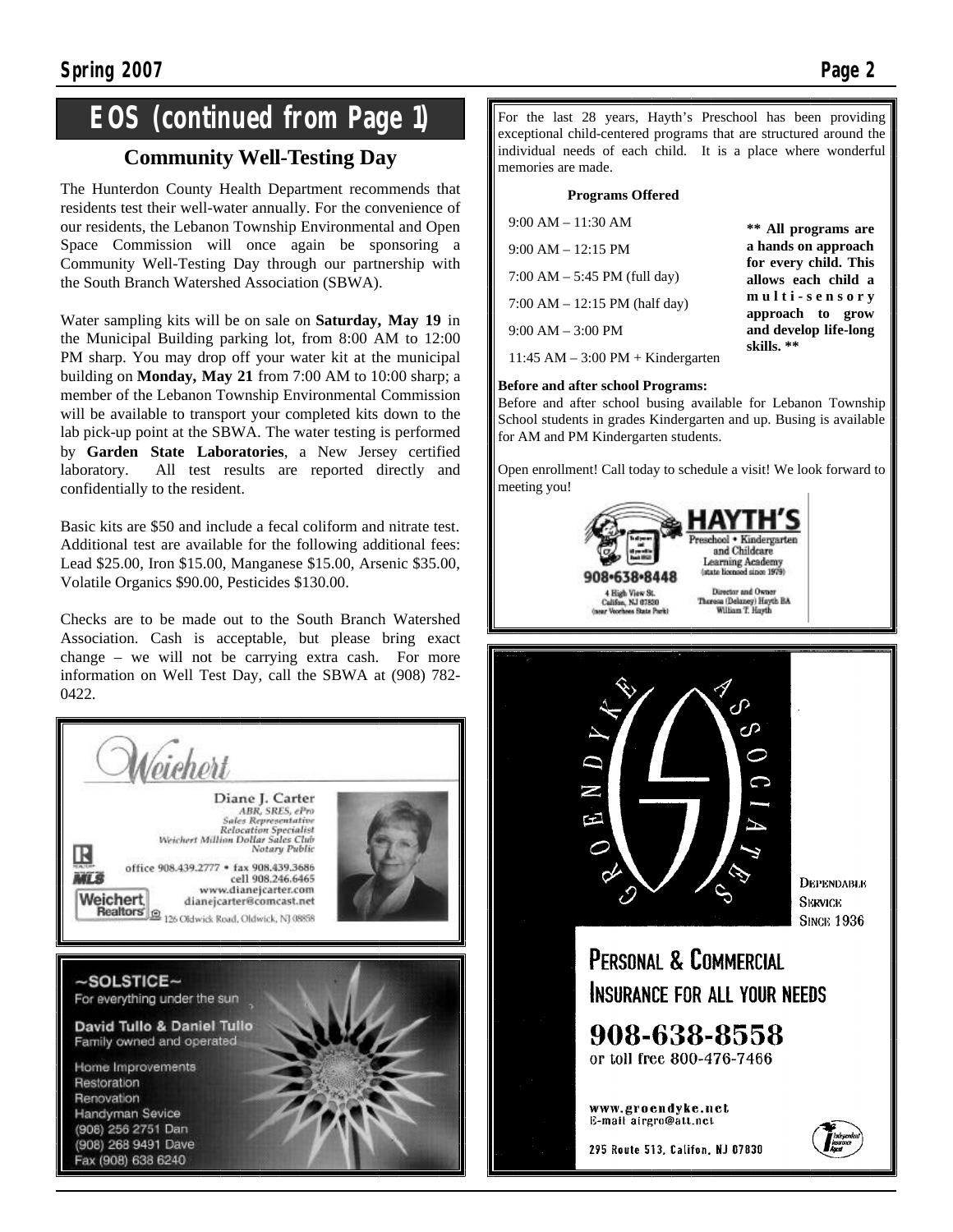# **Fire Department**

# **Pancake Breakfast**

The Lebanon Township Fire Department has been holding Pancake Breakfasts for over thirty years. This great tradition is held from 8:00 AM to Noon every second Sunday from October until June, at Station One on Anthony Road. The cost is \$5.00 for adults and \$3.00 for children under 10. All money raised supports the Lebanon Township Fire Department.

Directions to Station One on Anthony Road:

- From the A&P in Califon, follow Sliker Road until it turns into Anthony Road (bear left onto Anthony). Follow Anthony Road. Watch for signs; the Fire House will be on the left.
- From Point Mountain or Route 31, take Musconetcong River Road (Route 645) to Hollow Road. At the top of the hill, turn right onto Anthony Road. Watch for signs; the Fire House will be on the left.
- From the Municipal Building or Hill Road, follow Red Mill Road to Newport Road. Make a right onto Newport and follow to the end (just past the Road Department Building). Turn left onto Anthony Road. Watch for signs; the Fire House will be on the left.
- If you get lost call (908) 537-2838.

# **Junior Fire Fighters Needed**

If you have a son or daughter between the ages of 14 and 18 who might be interested in becoming a Junior Fire Fighter, we'd like to hear from you. We can explain more about the Lebanon Township Fire Department and the responsibilities of a Junior Fire Fighter. Perhaps this could become a career path for your child. For more information, please call Steve at (908) 537-4454, or send e-mail to smbisbee@comcast.net.

ECHOWOOD CLEANING SPECIALISTS IN CARPET & FURNITURE CLEANING · SCOTCHGARD at No Extra Cost Residential . Commercial · Safe, Quiet System Prompt Service Free Estimate · Cleans Deep, Dries Fast 1-800-345-0140 . We Bring Our Own Softened Water . We Take Away Soil & Waste Water . We Leave No Soapy, Sticky Powdery Residue · Vans, Cars, Motor Homes Also Cleaned Oux Customers Are Our Friends! **John and Dolores Papp Lebanon Township, NJ**"Call For Neighborhood References!"

Put Your \$\$ Where Your Heart Is

## *Introducing ...*

# **The Lebanon Township On-line Teacher Grant Program**

**Our Teachers post the projects on their wish list**

**You donate as much or as little as you like**

**Together we'll make wishes come true**

**Visit LTEFuture.org, and click on Teacher Grants** 



**Brought to you by the Lebanon Township Education Foundation** 

**All donations are tax-deductible**

# Comprehensive. Compassionate. Convenient.



of healthcare to communities throughout Central New Jersey.

# PHYSICIAN REFERRAL SERVICE 1-800-511-4HMC  $(1-800-511-4462)$

Call today for an expert physician close to home.





The Heart of Modern Medicine www.hunterdonhealthcare.org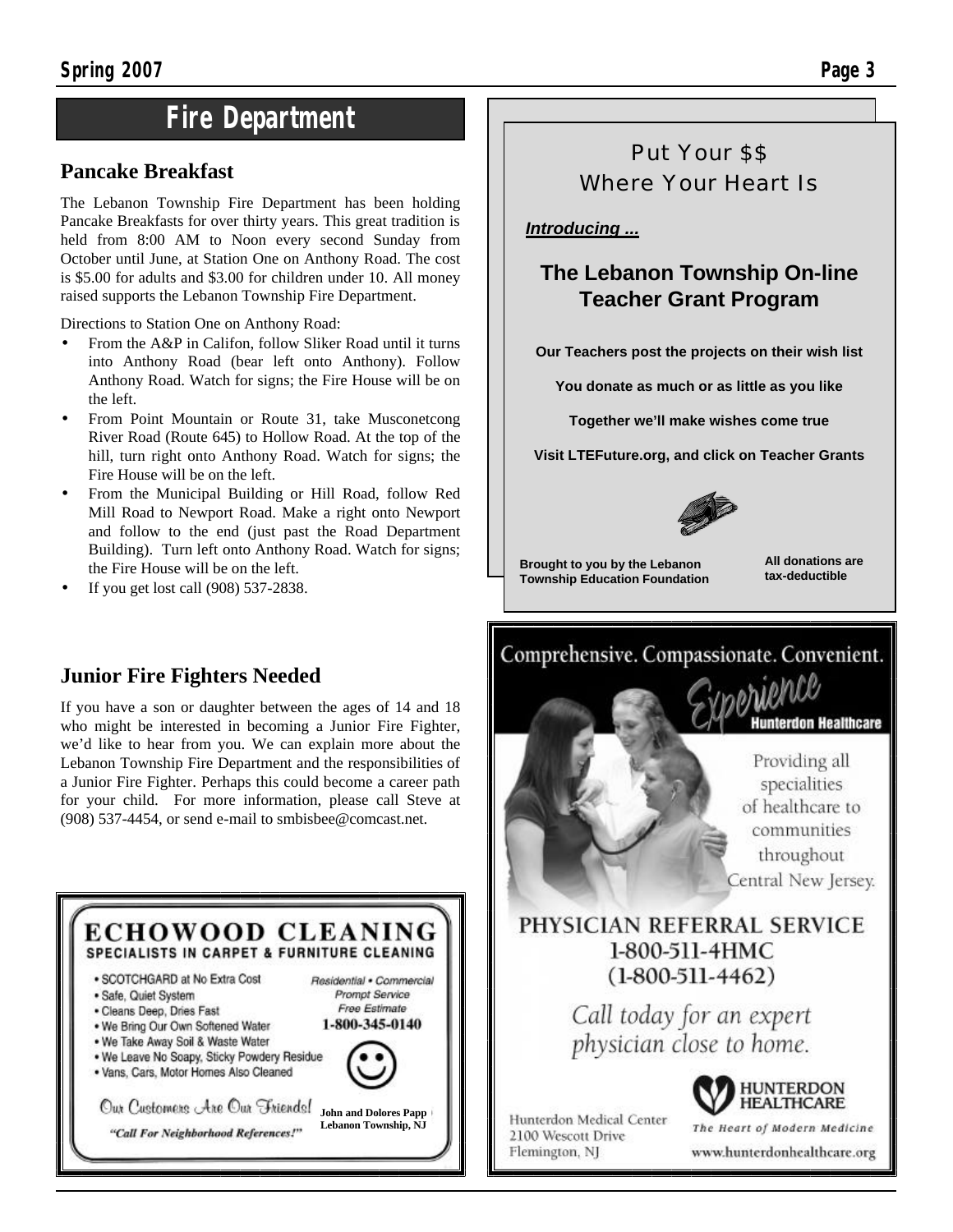# **Recreation**

# **Easter Egg Hunt Saturday, March 31**

Our annual Easter Egg Hunt will be held on Saturday, March 31 at 2:00 PM at Memorial Park. The rain date is Sunday, April 1. Games, the Egg Hunt and a Visit with the Easter Bunny will be available for children from pre-school through 6th grade. Children should bring a basket or bag to hold their eggs.



**The Egg Hunt begins promptly at 2:00 PM – please plan on arriving early!** In the event of inclement weather, please check the Township web site at www.lebanontownship.net for rescheduling information.

# **Visit with Santa**

Our annual **Visit with Santa** was held on Saturday, December 2, 2006, from 1:00 - 3:30 PM at Valley View School. Santa spent the afternoon visiting with over 200 children. The children displayed their kindness and generosity by bringing 125 pounds of groceries which were donated to the Open Cupboard Food Pantry of High Bridge.

Thanks to everyone who helped make the day a success. Special thanks to Santa for making the long trip here. Santa has already told us he can't wait to return to Lebanon Township again next year!

# **LTAA**



# **Baseball/Softball Registration**

Registration for our 2007 Baseball/Softball season was held during the month of February. Co-ed Tball/baseball is offered for participants in grades K

and 1. Softball is offered for girls in grades 2 through 8 and baseball is offered for boys in grades 2 through age 16. The season begins on April 16/17.

Additional information, field preparation dates and registration forms can be found at www.lebanontownship.net/ltaa.shtml, or contact Commissioners Doug Churley (Baseball) at (908) 638- 6013 or Jim Foran (Softball) at (908) 835-9273.

# **Field Preparation**

Don't forget our annual field preparation for the upcoming season at Woodglen and Valley View Schools, and Califon Island Park. Equipment which you can bring, such as rakes, shovels, grass edgers, and wheelbarrows, would be much appreciated. Volunteers are always welcome and encouraged!

# **Recycling**

## **Township Depot Continues**

The Township Recycling Depot is held on the **third Saturday of each month** from 8:30 AM to 11:30 AM behind the First Aid Squad and Municipal Buildings, 530 West Hill Road. Containers (aluminum, bi-metal, glass, and #1 and #2 plastics) can be commingled. Cardboard, newspapers and junk mail/ magazines should be bundled and tied separately. Household batteries can also be dropped off. Please observe the rules we're getting a lot of plastic that is not #1 or #2.

# **Computer / Electronics Recycling**

**Including room air conditioners and fluorescent tubes**

A computer/electronics recycling day is scheduled for Saturday, May 12 between 9:00 AM and 12:00 Noon. Computers and other electronic equipment (stereos, TVs, DVD players, VCRs, fax machines, scanners, keyboards and mice, monitors, printers, speakers, wire, small appliances, etc.) will be accepted behind the First Aid Squad Building and Municipal Building on Hill Road. New items being recycled this year include room air conditioners and fluorescent tubes. Please call Jan Gibas at (908) 638-4784 or email jangibas@comcast.net for more information.

No large appliances, please.

# **Spring litter clean-up**

The spring litter clean-up is scheduled for April 21 and 22. Residents are encouraged to pick up litter along any road frontage. Bottles and cans should be recycled and any remaining litter can be left bagged along the road for the Road Department. Bags can be picked up at the recycling depot on April 21 or you can use your own trash bags. Please contact Jan Gibas at (908) 638-4784 or jangibas@comcast.net if you have any questions.

**Happy Face Nursery School County Hwy 513, P.O. Box 81 Califon, NJ 07830** 



**Little Scientist Summer Camp June 4 – 8, 2007 9:30 AM to 1:00 PM**

**For further information, please call (908) 832-7510**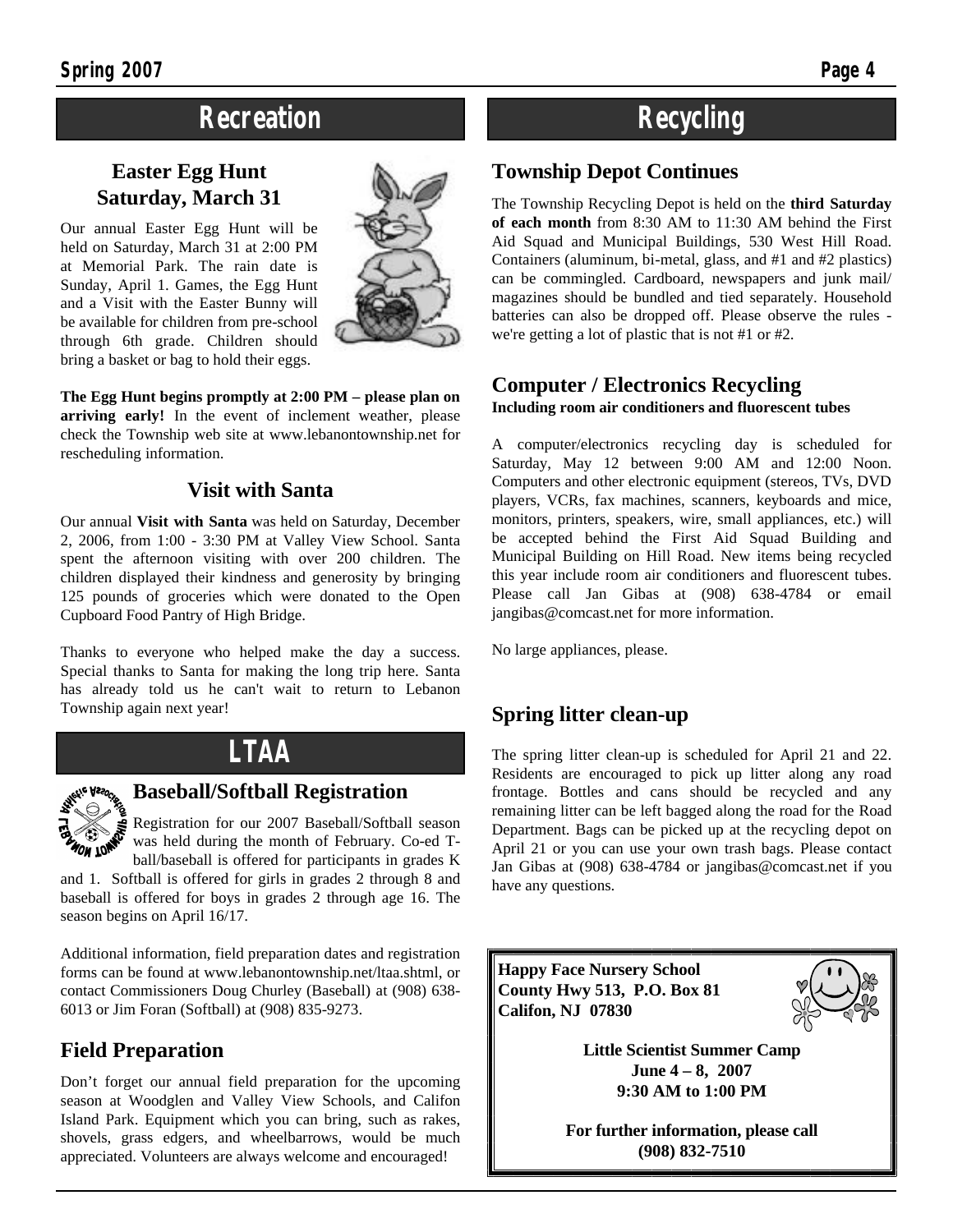# **Historians**

# *A Look back at our Heritage ... By Ralph Lomerson Lebanon Township Historian*

## **ANTIQUER'S ATTIC**

**By Margaret White**

**(article found in the New Jersey Historical Society Magazine of January, 1963)**

"Antiquer's Attic" is privileged in having the following article about Charlotte Bonaparte, written by Mary Bartlett Cowdrey. As an art historian, Miss Cowdrey has had excellent opportunity to gather information about this able draftsman, too little known to New Jersey, where she lived and worked for several years. Miss Cowdrey has been associated with the Brooklyn Museum, the Detroit Institute of Art and the Smith College Museum of Art; has produced works on art and artist; has served as curator of prints at the New York and New Jersey Historical Societies. It is hoped that these notes on the work of Charlotte Bonaparte will be of value to New Jersey historians.

#### Charlotte Bonaparte, Draftsman By Mary Bartlett Cowdrey

In the course of a search for early New Jersey views, pursued by the author during the past year at the New Jersey Historical Society, a large number of original drawings were located and studied. A far greater number of prints, after original drawings, were found and cataloged. But in all cases, the artist, as author of view, is of far greater interest than the print maker.

Charlotte Bonaparte, the subject of this short notice, daughter of Joseph Bonaparte and his wife Julie, was born in 1802 in Paris. Her father was the elder brother of Napoleon I. In 1827, she married her first cousin, Napoleon Lewis (1804-1831). His brother was later Napoleon III. Joseph Bonaparte, the former King of Naples and King of Spain, came to this country in 1815. In 1816, through an agent, bought an estate overlooking the Delaware River near Bordentown, called "Point Breeze".

Princess Charlotte, known in this country as the Countess De Survilliers, lived at "Point Breeze" from about 1819 to the mid 1820s. During the years 1822 to 1824 she exhibited thirteen water colors and drawings at the Pennsylvania Academy of Fine Arts, including one view of the Passaic Falls. In the mid 1820s, Joseph Bonaparte frequently lent old master paintings from his formidable collection to the exhibitions at the American Academy of Fine Arts in New York. But what is of interest is the following eight prints after her drawings.

An album in the Prints Division of the New York Public Library bears the title "Vues Pittoresques de L'Amerique Dessinees par La Comtesse Charlotte de Survillier, 1824". The views were lithographed by Michael Stapleaux, an artist who had painted portraits of both Joseph and Charlotte. Of the fourteen lithographs, the following are views of New Jersey:

- (3) Vue Prise Dans Le Parc De Point-Breeze (Burlington County)
- (7) Vue De La Riviere, Du Nord (probably Bergen County)
- (8) Vue De Lebanon (Hunterdon County)
- (13) Chute De La Passaic (Passaic County)
- (14) Pres Des Chutes De La Passaic

I have read that Joseph Bonaparte used to frequent the former Health Springs at Schooleys Mountain in Morris County. This explains why Charlotte accompanied her father to this area to create the drawing of Lebanon Township.

Question? Anyone have any idea where the location of this painting of Lebanon Township is located? Call or email the Bunnvale Library or the Lebanon Township Museum. Lets see what we can come up with. I will have a copy of this picture at the library and museum if you want to study it closer.



VIEW OF LIBANON. This Humerdan Co. ity view was Bthographed after a drawing by Charlotte Bonaparte and published in 1824. Courtrsy New York Public Library.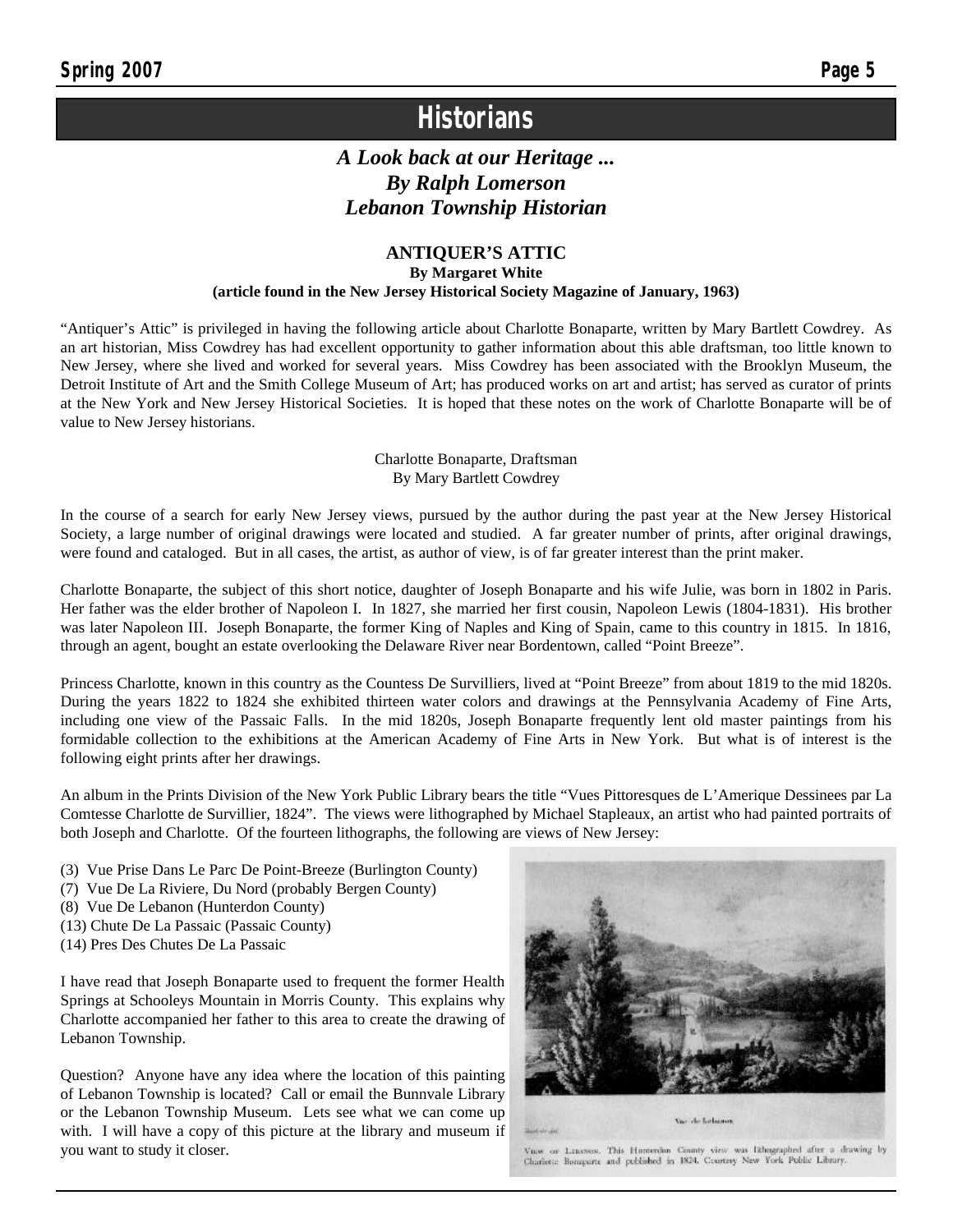## **THE "EGG CUP"** March 3 thru April 26

The egg cup is one of the world's simplest and most successful ideas. They have been produced for centuries and by the thousands – but have only become collectable during the past few decades. Thanks to Gerri Scioscia of Belvidere, NJ for sharing with us her great collection – Stop by and see it.

**TOWNSHIP OF LEBANON MUSEUM**

**HAMPTON, NJ 08827 (908) 537-6464**

#### **"A PASSION FOR PANSIES" May 1 thru June 28**

Betsy Baker of Hampton, NJ displays her passion for pansies – 20 years ago Betsy displayed her collection here at our museum. If you missed Betsy's display in 1987 (WOW), don't miss it this time – it's even better.

**Museum**

#### **"ART SHOW"**

Due to school visits coming in May, we will not have a Spring Art Show this year.

#### **"ADULT SCHOOL HOUSE CRAFTS" April & May**

Crafting in the Spring will happen again at the schoolhouse – Look forward to making hypertufa containers with Eva, something primitive & country with Cindy, some wood carving with Gerry, caning with Sally, floor cloths with Joan & Deanna and more. Watch for our flyer & sign up!

#### **"1870 SCHOOL DAYS" March, April & May**

March, April and May brings bus loads of 2nd, 3rd and 4th graders to our schoolhouse museum to enjoy a day in 1870. Stop by and see the boys & girls at work.

#### **ALL WELCOME FREE**

The museum is supported by the Township of Lebanon under the guidance of the Township Historians and the general operating grants of the Hunterdon County Cultural and Heritage Commission.

Hours are Tuesday & Thursday 9:30 AM to 5:00 PM and Saturday 1:00 PM to 5:00 PM.

 $\sim$ SOLSTICE $\sim$ For everything under the sun Jamie Tullo-McVicar & Susar eschool • Kindergarten Family owned and operated and Childcare **Floral Design Learning Academy** Weddings (state licensed since 1979) 38•8448 GIFTS, GIFTS, GIFTS 284 Route 513 Director and Owner 4 High View St. Glen Gardner, NJ 08826 Theresa (Delaney) Hayth BA Califon, NJ 07830 (908) 638 6230 (near Voorhees State Park) William T. Hayth Fax (908) 638 6240

# **57 MUSCONETCONG RIVER ROAD**

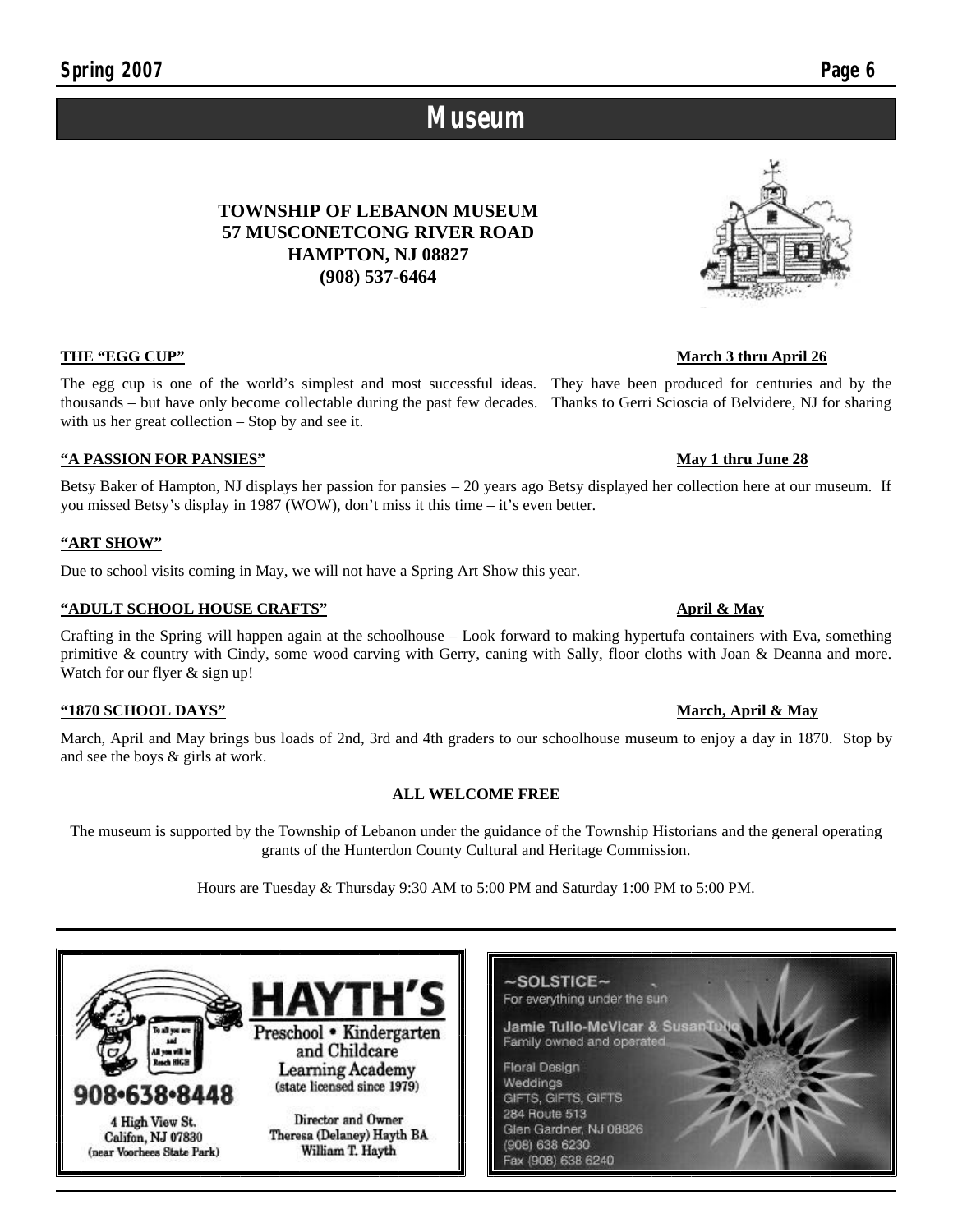# **Library**

# **Bunnvale Library Gets New Library Software System**

During President's weekend, a new library software system was installed at Bunnvale Library. Patrons can now place their HOLDS from home and they will be notified when the items are available for pick up. Even just released DVDs, music CDs, audio books, and of course fiction and non-fiction adult and children's books can be requested. Patrons can make lists of books they wish to read on their site, look at library lists of what is popular, and review lists of new acquisitions. Patrons may also renew their items once from at home or call the library to have their items renewed. The Bunnvale staff underwent training during December and January to become familiar with the new Polaris system. If you do not have access to a computer, the library staff, Marie, Joan, Ada or Wendy, can place the HOLD for you.

Hopefully, you were able to see the wonderful exhibits which were at the library this winter. In January, Jim Bogan displayed his wooden duck collection. In February, Linda Patterson displayed her tea cups, teapots and doilies, which created a very romantic display for Valentine's Day. April's exhibit will be Elaina Young's Ukrainian Cross-stitch and Pysanky. Be sure to check out this month's exhibit and let us know if you have a collection you would like to display.

Story time sign up for Spring will take place at the end of March. Our winter session is full, so be sure to get your child's name in for the Spring session quickly after registration begins. Space is limited. Our phone number is (908) 638-8884. Library hours are Wednesday, 1:00 – 8:00 PM and Thursday, Friday, and Saturday,  $10:00$  AM  $- 5:00$  PM.

# **Friends of the Hunterdon County Library Used Book Sale – April 28 & 29**

Friends of the Hunterdon County Library will hold their  $11<sup>th</sup>$ Annual Used Book Sale of over 150,000 items on Saturday, April 28 and Sunday April 29 at the National Guard Armory on Route 12 in Flemington. Saturday hours are 10:00 AM to 5:00 PM. Sunday hours are 10:00 AM to 3:00 PM. Come Saturday for the best selection. Come Sunday for half price day. All proceeds benefit the Hunterdon County Library system.

Books are divided into 40 categories including best sellers and mystery/thrillers in fiction sections. Nonfiction categories include arts and architecture, sports, home improvement, garden, and cookbooks. There will be something for everyone. Prices: \$2 for hardcover and large paperback books, \$0.50 for small paperback books.

**Book Collections:**

Donations accepted are Hardback Books, Paperback Books, Children's Books, Large Print Books, DVDs, Videos, CDs, Cassettes, LPs, and Books on Tape or CD. The Friends cannot accept badly worn, soiled, torn or mildewed books. They also cannot accept encyclopedias, outdated business/computer books, Reader's Digest Condensed Books, textbooks, catalogs or magazines.

Bring your donations to one of the following Saturday Book Collections between 9:30 AM and 3:00 PM:

March 17 - North County Branch, Halstead St., Clinton March 24 - National Guard Armory, Route 12, Flemington March 31 - East Whitehouse Fire Station, Old Hwy 28 (adjacent to Rt. 22 West), Whitehouse April 7 - National Guard Armory, Route 12, Flemington

April 14 - North County Branch, Halstead St., Clinton

## **Volunteers Needed:**

Volunteers are needed to help sort books into categories in advance of the book sale. Volunteers also are needed for the days of the book sale. To volunteer or for more information, please contact Mary Ellen Soldavin at (908) 996-4512 or email marcnmel@msn.com or Hollie Annatone at (908) 806-8016 or email annatones@earthlink.net or visit our web site: www. hclibrary.us (click on Friends).

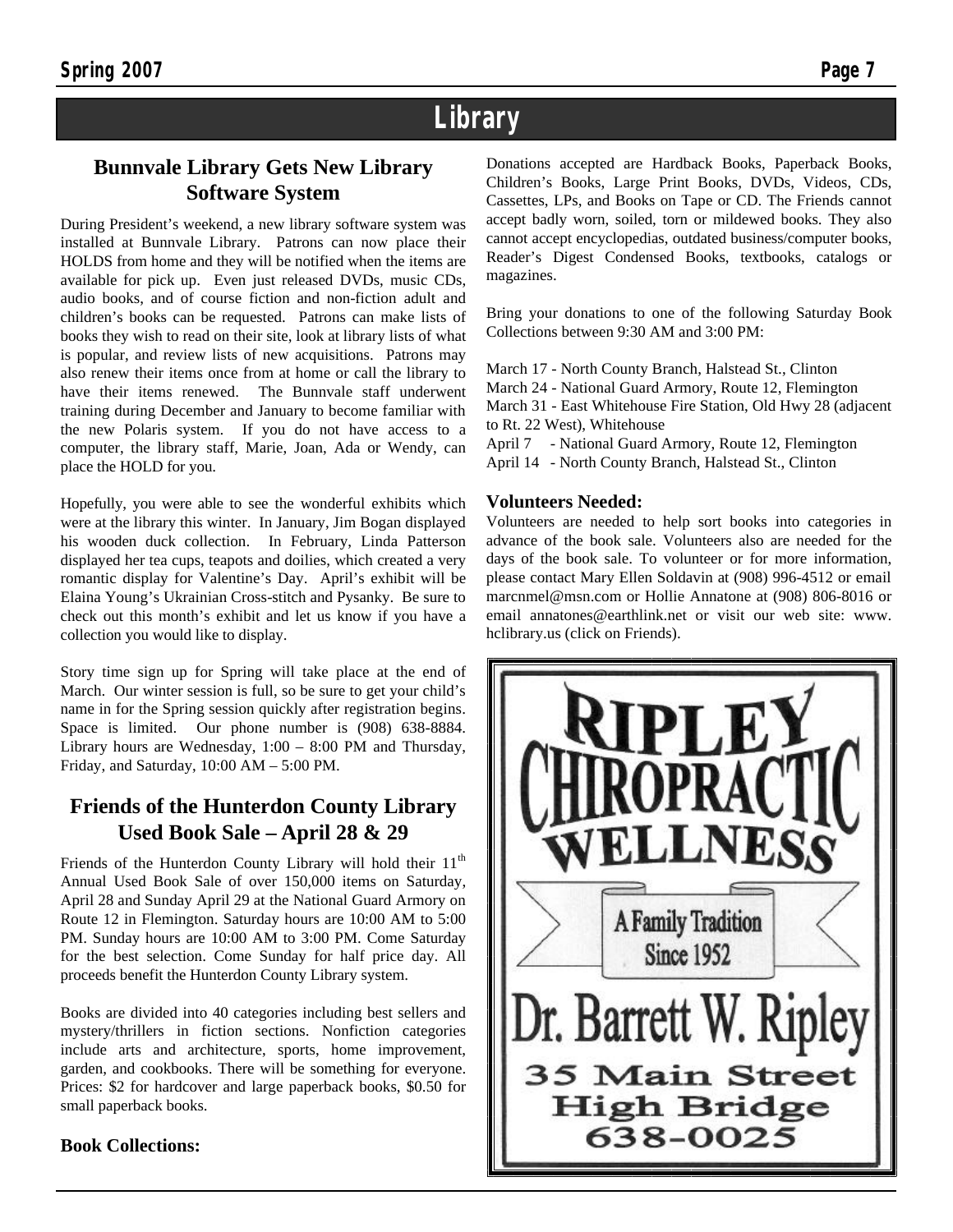# **Education**

## **Lebanon Township Education Foundation**

Dear Township Residents:

If you are interested in making a positive impact on the quality of life in Lebanon Township, please consider joining the Lebanon Township Education Foundation (LTEF).

The LTEF is a not-for-profit organization that was formed within the last year by a group of township parents concerned about education in this community and the funding constraints faced by township schools. The LTEF is dedicated to the enrichment of educational opportunities for all residents of Lebanon Township. Its primary goal is to develop a partnership between township residents and the schools to shape the vision of Lebanon Township as a community that values lifelong education. Towards this end, the LTEF plans to raise funds to provide adult evening education programs, senior citizen classes, mini-grants for specific classroom and staff needs in our schools, and for improvements to school facilities.

Our first major fundraising effort was a very successful charity golf outing, which took place at the Stanton Ridge Country Club on October 30, 2006. This event, called the "Touched by the Cause" Golf Invitational, was held in the memory of Jess A. and Lisa Marie Bennett Vreeland, who tragically lost their lives in a motorcycle accident in March, 2006. Their three children are students at Valley View School and live in Lebanon Township with their grandparents.

The golf outing raised over \$17,000. Half of the proceeds were donated directly to The Vreeland Children Education Fund, which was set up to help support the childrens' future educational pursuits. The other half goes to the Lebanon Township Education Fund to support educational programs in the Vreelands' memory.

The LTEF is also spearheading the effort to update the outdoor play equipment at Valley View Elementary School and Woodglen Middle School. Plans at Valley View include an entirely new play system for pre-school and grade-school children, while Woodglen will receive a fun fitness course that is appropriate for middle school students. This campaign received a jump-start with a generous donation of \$5,000 from the Lebanon Township PTA, and will continue to seek support through community fundraising events, contributions and grants.

The LTEF is currently comprised of a small but dedicated group of township residents. If you are interested in lending your ideas, creativity and/or organizational skills to our cause, we look forward to welcoming you to the group. Specifically, we are in need of new members to assist in the coordination of our Adult and Senior Citizen Educational Programs, as well as someone to take on the role of Web-site Coordinator. If interested, please contact us at (908) 849-7913, or walshtrips@comcast.net. You can also access our web site at www.LTEFuture.org.

Mike Walsh

## **Put Your Money Where Your Heart Is!**

## *Announcing* **The Lebanon Township Teacher Grant Program**

As a parent and voter, do you worry each year that the school budget will shrink, to the detriment of creative solutions in our classrooms? There's a new community-based program that will work to address the difficulties teachers face getting funding for classroom projects.

The new Lebanon Township Teacher Grant Program is an online wish list – posted by teachers, and funded by community members like you. You can visit LTEFuture.org and click on Teacher Grants at the top to search for projects you'd like to see happen. You can browse by subject, \$ value, and school/ teacher. Projects can be funded partially or in full; and you can pay by credit card.

The Teacher Grant program is an exciting opportunity to have a DIRECT impact in our classrooms, to support and reward our teachers' creativity. Success depends on YOU! Keep an eye out for the flyer announcing the program is up and running. Let's put our \$\$ where our hearts are.

# **Support the Voorhees High School PTSA while Shopping Amazon.com**

Do you buy from Amazon.com? You can now help support the Voorhees High School PTSA with every purchase you make, by entering the Amazon.com web site through the PTSA web site. You get the same low prices, and support the PTSA at the same time – at no extra cost to you!

Directions:

- Go to the PTSA web site at www.nhvweb.net/vhs/ptsa
- Click on the link in the top right corner that says **Amazon. com Store**. (Note: going directly to Amazon.com and not entering their site through the link on our web site will **not**  credit your purchase to the PTSA!)
- Click on the link that says **Search New and Used amazon.com**. This will take you to the amazon.com web site. Any purchases you then make will help support the PTSA.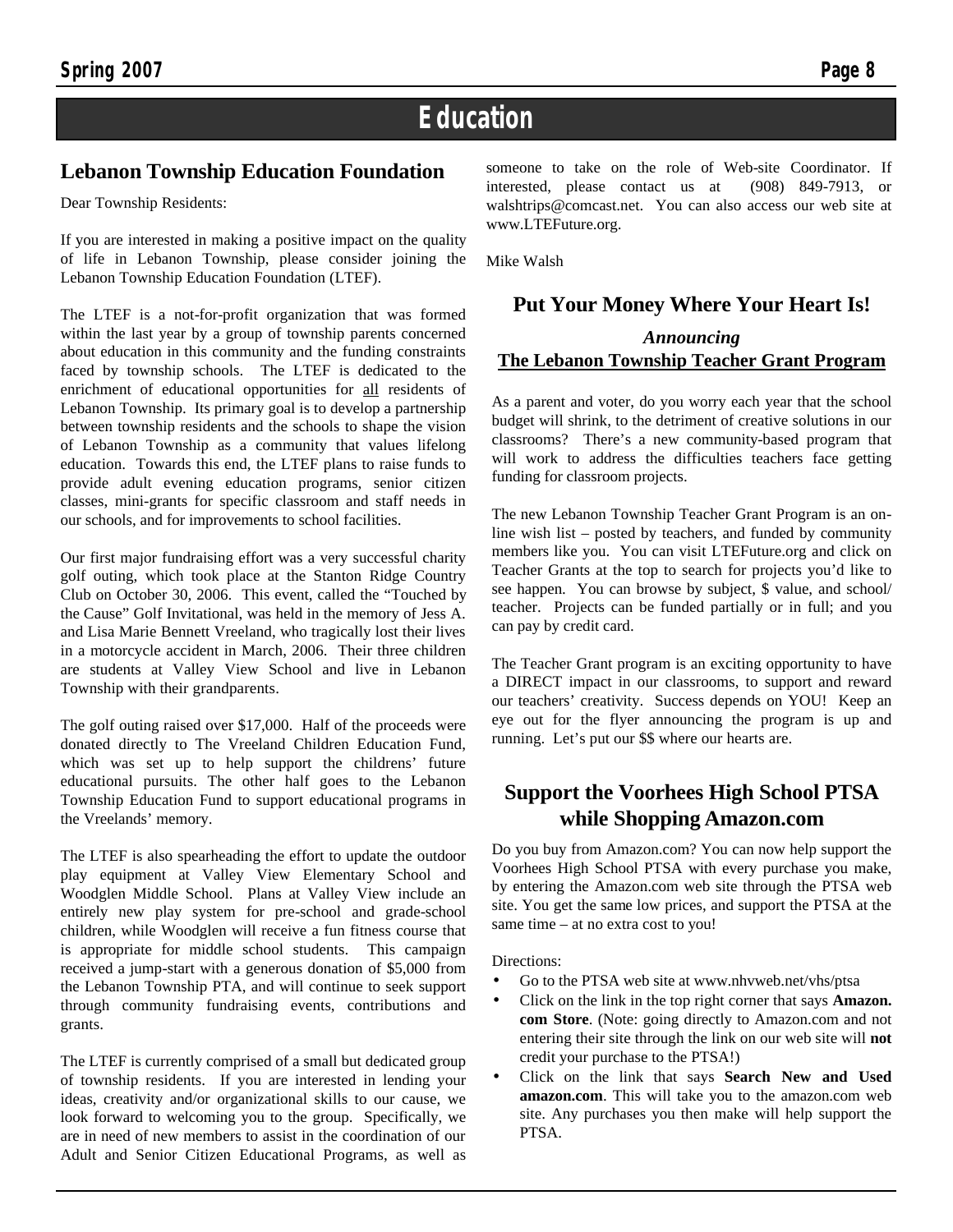## **Interest Free Loans Available to Hunterdon County Residents for College Studies**

The Hunterdon County Board of Agriculture administers the Clifford E. and Melda C. Snyder Scholarship Loan Fund. Mrs. Snyder was a teacher and her husband, Clifford, was a farmer and leader in the farming community for many years. Mrs. Snyder continued the family interest in agriculture until her death in 1987. The Loan Fund was established under the terms of her will to make interest free loans to students pursuing careers in agriculture and related fields such as agricultural research, food science and veterinary medicine. The minimum loan is \$2,000 per year. There is no set maximum loan amount.

Applicants must be high school graduates who resided in Hunterdon County for at least five years immediately prior to graduation. Recipients may be enrolled in a two or four year college or a vocational/technical institute anywhere in or outside the United States.

Applications are due by April 30, 2007 to be considered for loans for the school year beginning in September. Applications are available by writing to: Snyder Scholarship Fund, Hunterdon County Board of Agriculture, PO Box 2327, Flemington, NJ 08822 or by calling Mr. John Hargreaves, Executive Director, at (908) 534-9236 or Judy Conard, Secretary, at (908) 782-5473.





| <b>KENUVALRJNS</b>              | <b>LARGE OF PROPERTY</b>          |
|---------------------------------|-----------------------------------|
| <b>ADDITIONS</b>                | PHONE / FAX WIRING                |
| <b>NEW CONSTRUCTION</b>         | CEILING AND ATTIC FANS            |
| <b>SERVICE UPGRADES</b>         | <b>WASHERS, DRYERS, A/C LINES</b> |
| OUT DOOR LIGHTING               | TRACK & RECESSED LIGHTING         |
| <b>GENERATOR BACK-UP WIRING</b> | <b>SMOKE DETECTORS</b>            |
| TROUBLE SHOOTING / REPAIRS      | <b>IIOT WATER HEATERS</b>         |
|                                 |                                   |

# EFFICIENT, COURTEOUS SERVICE, QUALITY WORK

**FREE ESTIMATES** 

John J. MacKenzie

 $(908) 638 - 8534$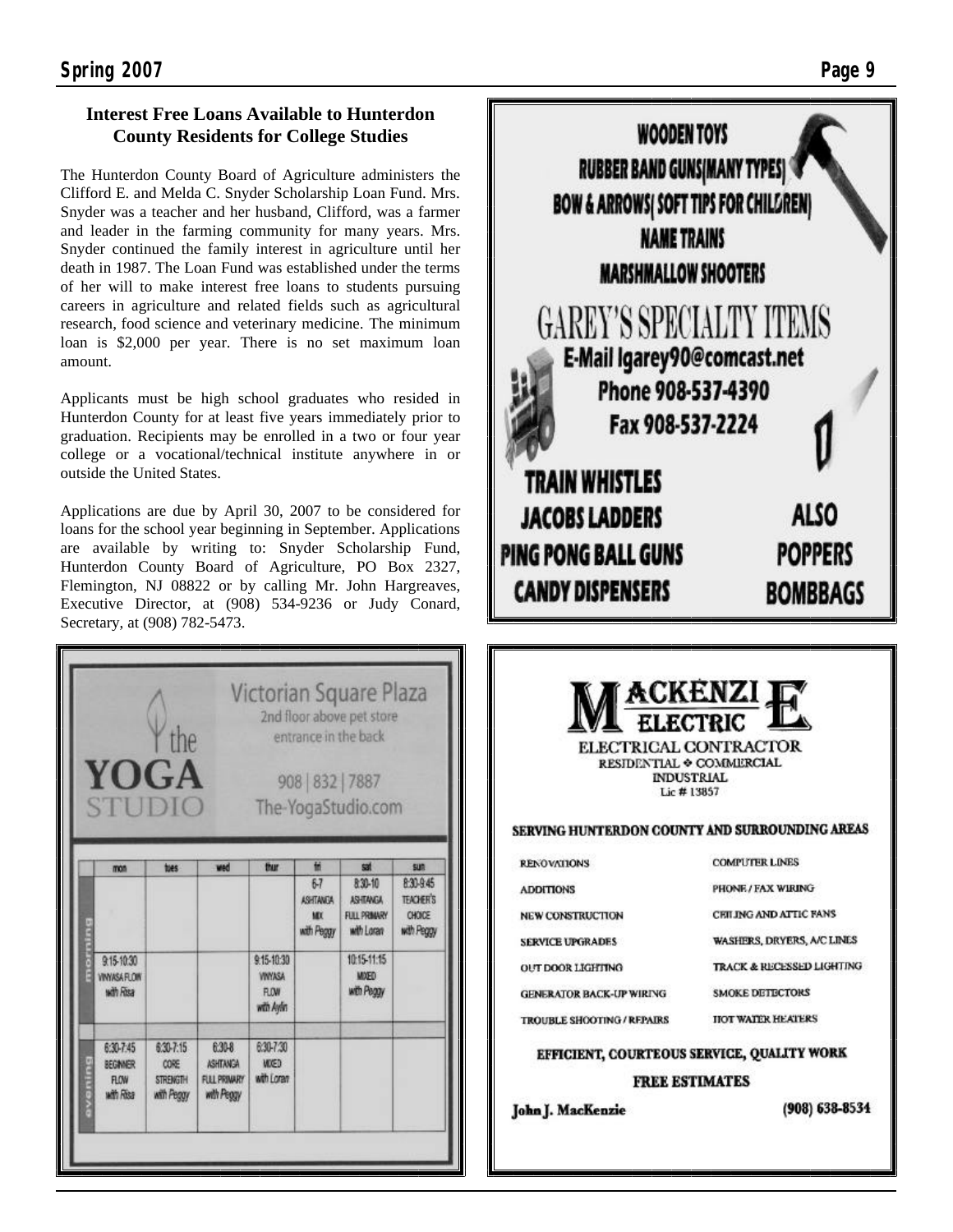# **First Aid Squad**

# **2007 Officers Elected**

The squad elected its officers for 2007 at their December meeting. The following is a list of this year's officers:

#### **Line Officers**:

Captain: Ken Ader Assistant Captain: Bruce Cunningham Lieutenant: Donna Ader **Executive Officers**: President: David Nell Vice President: Joni Note Treasurer: Donna Ader Secretary: Sandra Singer Rauschenberger Nell Corresponding Secretary: Laura Bilicki Chaplain: Patty Burd Trustees: Jan and Stan Decowski and Doreen Ader Service Association President: Sandra Singer Rauschenberger Nell **Appointments:** Training: Patty Burd 10<sup>th</sup> District Delegates: Ken Ader, Patty Burd and Andy **Hutchins** 10<sup>th</sup> District Alternates: Lisa Visco, By Weightman, David Nell Cadets: Tino DeSantis and Laura Bilicki Sergeant at Arms: Bill Rauschenberger Public and Media Relations: Sandra Singer Rauschenberger Nell Technology: Tino DeSantis Supplies: Kathy Wisbeski Uniforms: Andy Hutchins Hospitality: Lisa Visco Engineer: Bill Groff Building and Grounds: By Weightman

# **Community News**

# **Community Service Awards**

On October 21, 2006, the Mt. Lebanon Grange #212 hosted a Mayors and Community Service Awards night at the Lebanon Township Municipal Building. Community service awards were presented to the Lebanon Township Fire Department, First Aid Squad and Police Department for their innumerable hours and many years of dedicated service to the township and surrounding communities.

Ten of the seventeen living former Mayors were introduced, followed by a question and answer session from the Mt. Lebanon Grange, then the audience. Of the former Mayors present, eight still live in the township.



Former Mayors of Lebanon Township. Bottom row left to right: Robert Angell, Bruce Sliker, Gottfried "Bushy" Pletzer, Ronald Beam. Back row left to right: Ralph Lomerson, Howard Symonds, George Piazza, Thomas Burrell, Genevieve Sliker, Art Gerlich. (Not pictured: Patricia Schriver, Jay Weeks, Bryce Symonds, Larry Adrian, Eileen Swan, Frank

# **The First Aid Squad is looking for a few good men and women**

The squad, located at 528 West Hill Road, is looking for recruits to start the New Year off right. The squad serves the majority of the township, plus Voorhees High School, Hagedorn Psychiatric Hospital and several other special needs facilities. Members do multiple standbys at the high school throughout the year, including the home varsity football games. Their call volume has been increasing each year. In 2006, they responded to over 600 calls, up over 100 calls from 2005.

People who join now can enroll in the next EMT course. The squad provides necessary training and equipment, beginning with CPR and automated external defibrillator classes, followed by the 120 hour EMT schooling. Then members may opt to participate in advanced training, such as vehicle extrication, confined spaces, structural collapse and water rescue. Anyone age 16 and over may join and the squad has a cadet program for teenagers.

If medical calls aren't your thing, don't be daunted about helping in some other way. The squad needs people with business, accounting and administrative experience to help out in the office and mechanics and handymen to help maintain the vehicles and building.

For information, stop by during our monthly meeting on the second Monday of the month at 7:30 PM. at the squad building, visit 19rescue.org, e-mail info@19rescue.org or call (908) 638-6851.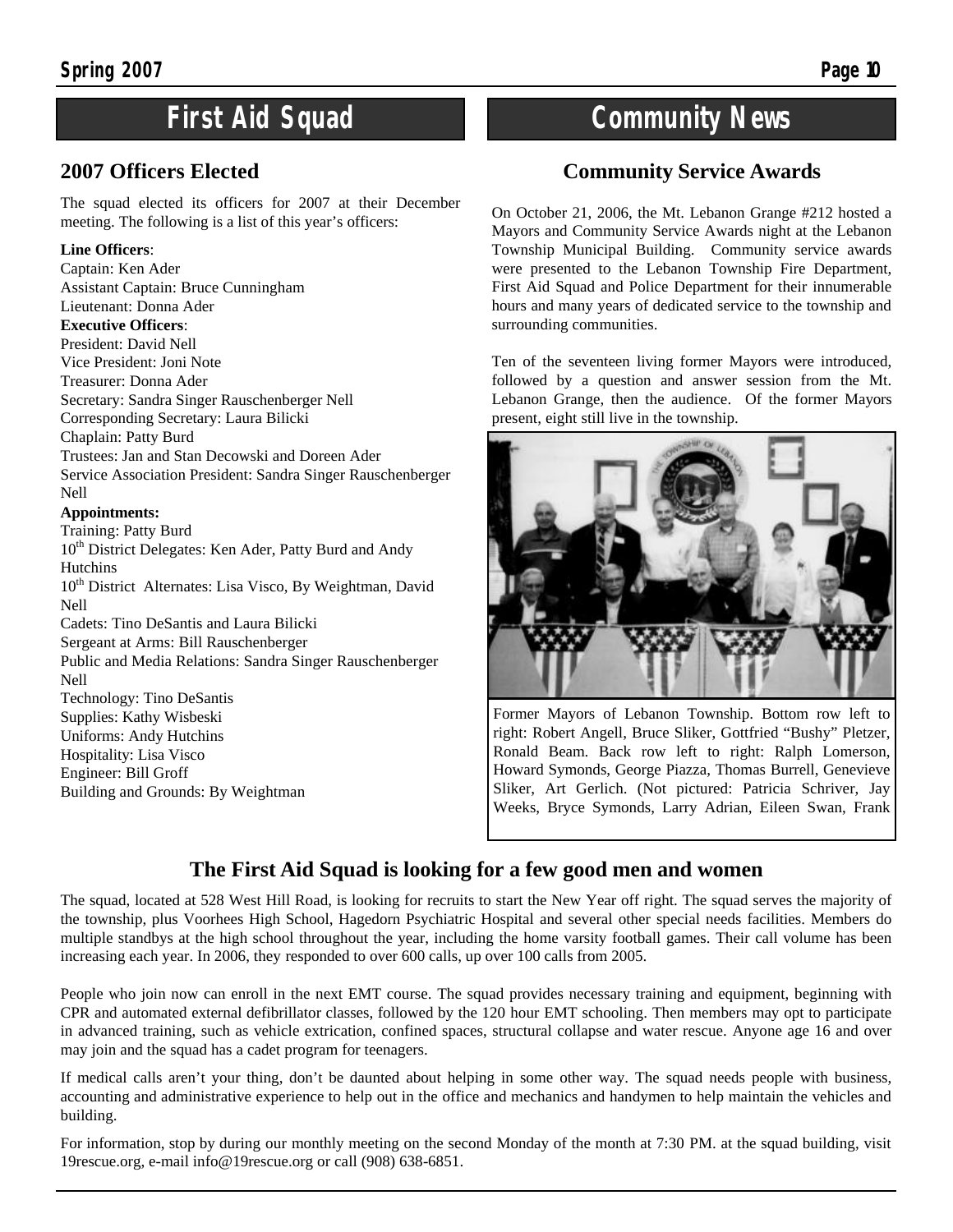| age | 11 |
|-----|----|
|-----|----|

| <b>Township Directory</b>                                                             |                           |                                 |                                  |                                                          |                                        |                    |                    |  |
|---------------------------------------------------------------------------------------|---------------------------|---------------------------------|----------------------------------|----------------------------------------------------------|----------------------------------------|--------------------|--------------------|--|
| <b>TOWNSHIP COMMITTEE</b>                                                             |                           |                                 |                                  | <b>FIRE - POLICE - FIRST AID</b>                         |                                        |                    |                    |  |
| Mayor - Ed Post                                                                       | $(908) 832 - 6930$        |                                 |                                  | <b>Police Emergency</b>                                  |                                        |                    | 911                |  |
| Deputy Mayor - George Piazza                                                          | $(908) 638 - 1104$        |                                 | Police Dispatch                  |                                                          |                                        |                    | $(908) 638 - 8515$ |  |
| Francis Monahan                                                                       | (908) 537-2412            |                                 |                                  | Chief, Pam Schell                                        |                                        |                    | $(908) 638 - 8516$ |  |
| Patricia Schriver                                                                     | (908) 832-7066            |                                 |                                  | Police Office Manager, Kathy Goracy                      |                                        |                    | $(908) 638 - 8516$ |  |
| Jay D. Weeks                                                                          | (908) 832-7155            |                                 | <b>First Aid Squad Emergency</b> |                                                          |                                        |                    | 911                |  |
| <b>MEETINGS</b><br>Meetings held at the Municipal Building unless otherwise specified |                           |                                 | Squad Captain, Ken Ader          |                                                          |                                        | $(908) 638 - 0549$ |                    |  |
|                                                                                       |                           |                                 | <b>Fire Department Emergency</b> |                                                          |                                        | 911                |                    |  |
| Township Committee                                                                    | 7:00 PM 1st & 3rd Wed     |                                 |                                  | Chief, Warren Gabriel                                    |                                        |                    | $(908) 537 - 2838$ |  |
| <b>Board of Health</b>                                                                | 6:30 PM 1st Wed as needed |                                 |                                  |                                                          | Fire Official, Gary Apgar              |                    | $(908) 537 - 6670$ |  |
| Planning Board                                                                        | 7:00 PM 1st and 3rd Tues  |                                 |                                  |                                                          | Burning Permits, Bob Dove              |                    | $(908) 689 - 7771$ |  |
| Board of Adjustment                                                                   | 7:30 PM 4th Wed           |                                 |                                  |                                                          | <b>Office of Emergency Management</b>  |                    |                    |  |
| <b>Environmental and Open Space</b><br>Commission                                     | 7:00 PM 1st Mon           |                                 |                                  |                                                          | Coordinator, Paul R. Jones             |                    | (908) 537-2850     |  |
| Park Committee                                                                        | 7:30 PM 2nd Mon           |                                 |                                  |                                                          | <b>North Hunterdon Municipal Court</b> |                    | (908) 735-7775     |  |
| <b>Agricultural Advisory Board</b>                                                    | 7:00 PM 2nd Mon           |                                 |                                  |                                                          | <b>SCHOOLS</b>                         |                    |                    |  |
| <b>Recreation Commission</b>                                                          | 7:00 PM 3rd Thurs         |                                 |                                  | Valley View School                                       |                                        | Grades $K - 4$     | (908) 832-2175     |  |
| Library Committee                                                                     |                           | 7:30 PM 2nd Wed at the Library  | Woodglen School                  |                                                          |                                        | Grades $5 - 8$     | $(908) 638 - 4111$ |  |
| Historians                                                                            |                           | 7:30 PM 1st Thurs at the Museum | Voorhees High School             |                                                          |                                        | Grades $9 - 12$    | $(908) 638 - 6116$ |  |
| <b>TOWNSHIP CONTACTS</b>                                                              |                           |                                 |                                  |                                                          |                                        |                    |                    |  |
| Township Clerk & Registrar of Vital Statistics                                        |                           | Karen Sandorse                  |                                  | (908) 638-8523 x11                                       |                                        |                    |                    |  |
| Deputy Clerk & Dog Licensing Agent                                                    |                           | Kimberly Jacobus                |                                  | $(908)$ 638-8523 x10                                     |                                        |                    |                    |  |
| Tax Collector<br>Mary Hyland                                                          |                           |                                 | (908) 638-8523 x15               |                                                          | Hours: Mon & Wed $8:00 AM - 4:30 PM$   |                    |                    |  |
| Julia Gambert<br>Treasurer                                                            |                           |                                 | (908) 638-8523 x19               |                                                          |                                        |                    |                    |  |
| Mary Mastro<br>Assessor                                                               |                           | (908) 638-8523 x17              |                                  | Hours: Tues & Wed $8:00 AM - 4:30 PM$ and by appointment |                                        |                    |                    |  |
| Planning Board Clerk & Board of Adjustment Secretary<br>Gail Glashoff                 |                           |                                 | (908) 638-8523 x22               |                                                          |                                        |                    |                    |  |
| Zoning Officer<br>William Skene                                                       |                           | (908) 638-8523 x20              |                                  | Hours: Mon $1:00$ PM $-3:00$ PM and by appointment       |                                        |                    |                    |  |
| Lost Dogs<br>Judy Dunlap                                                              |                           |                                 | $(908) 537 - 2678$               |                                                          |                                        |                    |                    |  |
| Hunterdon Humane Animal Shelter                                                       |                           |                                 | $(908)$ 996-2525                 |                                                          |                                        |                    |                    |  |
| Paul R. Jones<br>Department of Public Works                                           |                           |                                 | $(908) 537 - 2850$               |                                                          |                                        |                    |                    |  |

Construction Office, Christy Hoffman Farm, 108 Rt 512, Califon, NJ 07830 (908) 832-5552 Hours: Mon – Fri 8:30 AM – 4:00 PM

Webmaster & Newsletter Karen Newman (908) 638-4332 Email information to newman @eclipse.net

Bunnvale Library (908) 638-8884 Hours: Wed 1:00 - 8:00 PM, Thurs – Sat 10:00 AM – 5:00 PM Township of Lebanon Museum at New Hampton (908) 537-6464 Hours: Tues & Thurs 9:30 AM – 5:00 PM, Sat 1:00 – 5:00 PM

Library Committee & Memorial Park Committee Art Gerlich, Chair (908) 638-4331 Recreation Commission Karen Newman (908) 638-4332 Memorial Garden **Eva Burrell** (908) 537-2424 Recycling Committee Jan Gibas (908) 638-4784

Hunterdon County Transfer Station (908) 236-9088 Hunterdon County Board of Health (908) 788-1351